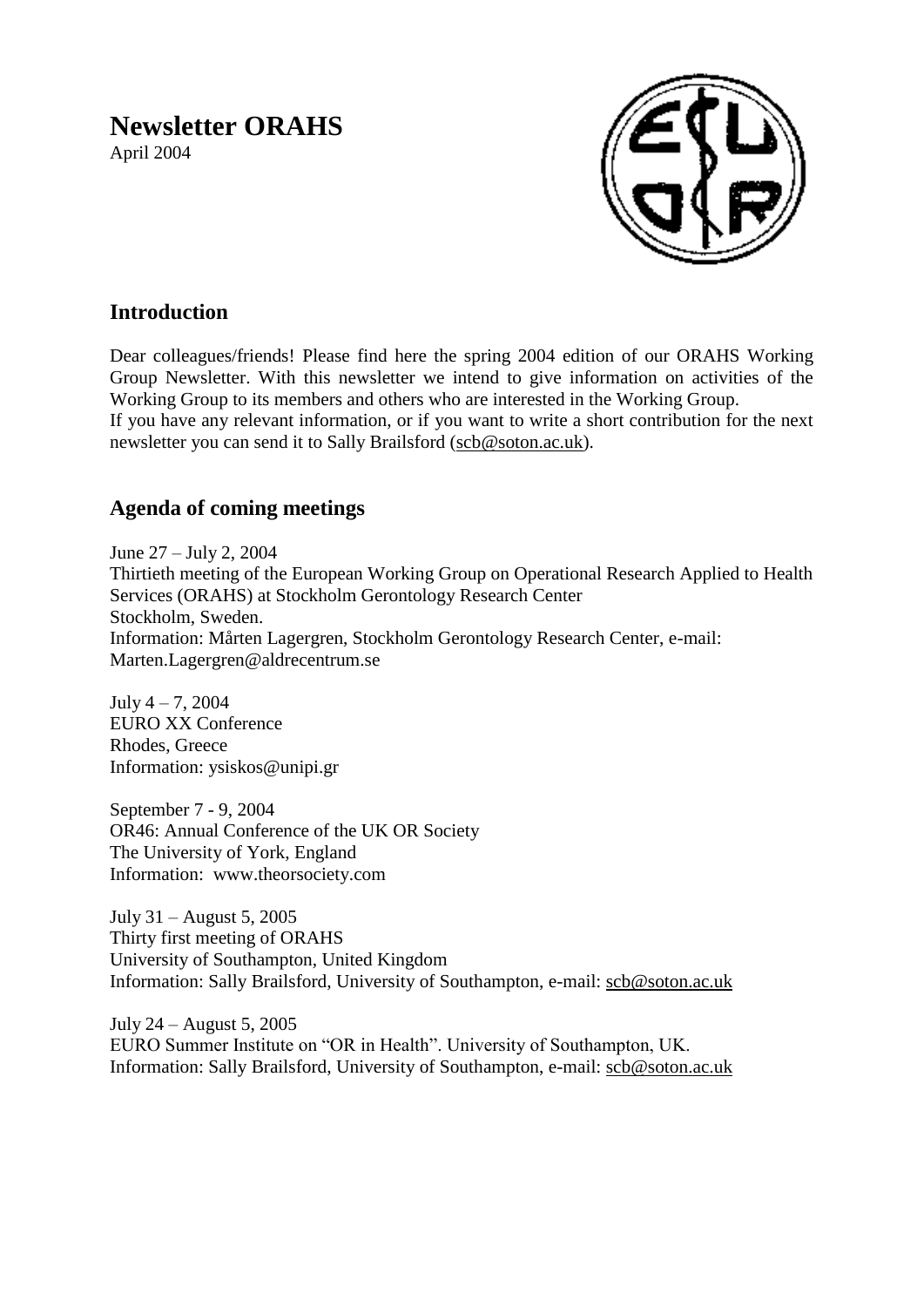## **ORAHS 2004 Meeting in Stockholm** *(report by Mårten Lagergren)*

The ORAHS Working Group meets every year for one week in a different host country. In  $2004$ , the  $30<sup>th</sup>$  annual meeting of the Working Group will take place in Stockholm, Sweden, from June  $27<sup>th</sup>$  to July  $2<sup>nd</sup>$ . Preparations are now well underway for the 30<sup>th</sup> ORAHS meeting in Summer 2004. The meeting is organised by Mårten Lagergren, Stockholm Gerontology Research Center, aided by Rose-Marie Hedberg and Lena Lundberg from the same center (see picture of the organizing committee below).



Details of the meeting can be found at the website [www.aldrecentrum.se/orahs.](http://www.aldrecentrum.se/orahs) The members of the Working Group are all cordially invited to the meeting. A full program of the meeting will be available at the website at the end of May. The social program includes among others a boat trip in the beautiful Stockholm archipelago and visit to the Lagergren summerhouse for a traditional Swedish midsummerparty!

## **ORAHS 2005 and the EURO Summer Institute on OR in Health** *(report by Sally Brailsford)*

ORAHS 2005 will be held at the University of Southampton, UK. The School of Management has agreed to host the conference, which will take place between 31 July - 5 August. Note: this will give you plenty of time to recover from IFORS in Hawaii.

In parallel with this, but starting a week earlier, we are also holding a EURO Summer Institute (ESI) on "OR in Health". The purpose of an ESI is to allow promising new researchers across Europe to meet, discuss their research, have fun and establish contacts which will hopefully prove fruitful in their later careers. Hence there is a strong emphasis on the social programme in an ESI, and EURO"s information sheet for organisers says that "activities such as meals, garden parties, hikes, sporting activities, tourist visits etc. are organised for the participants in order to stimulate friendly relations". We will aim to restrict the more strenuous "sporting activities" to the first week!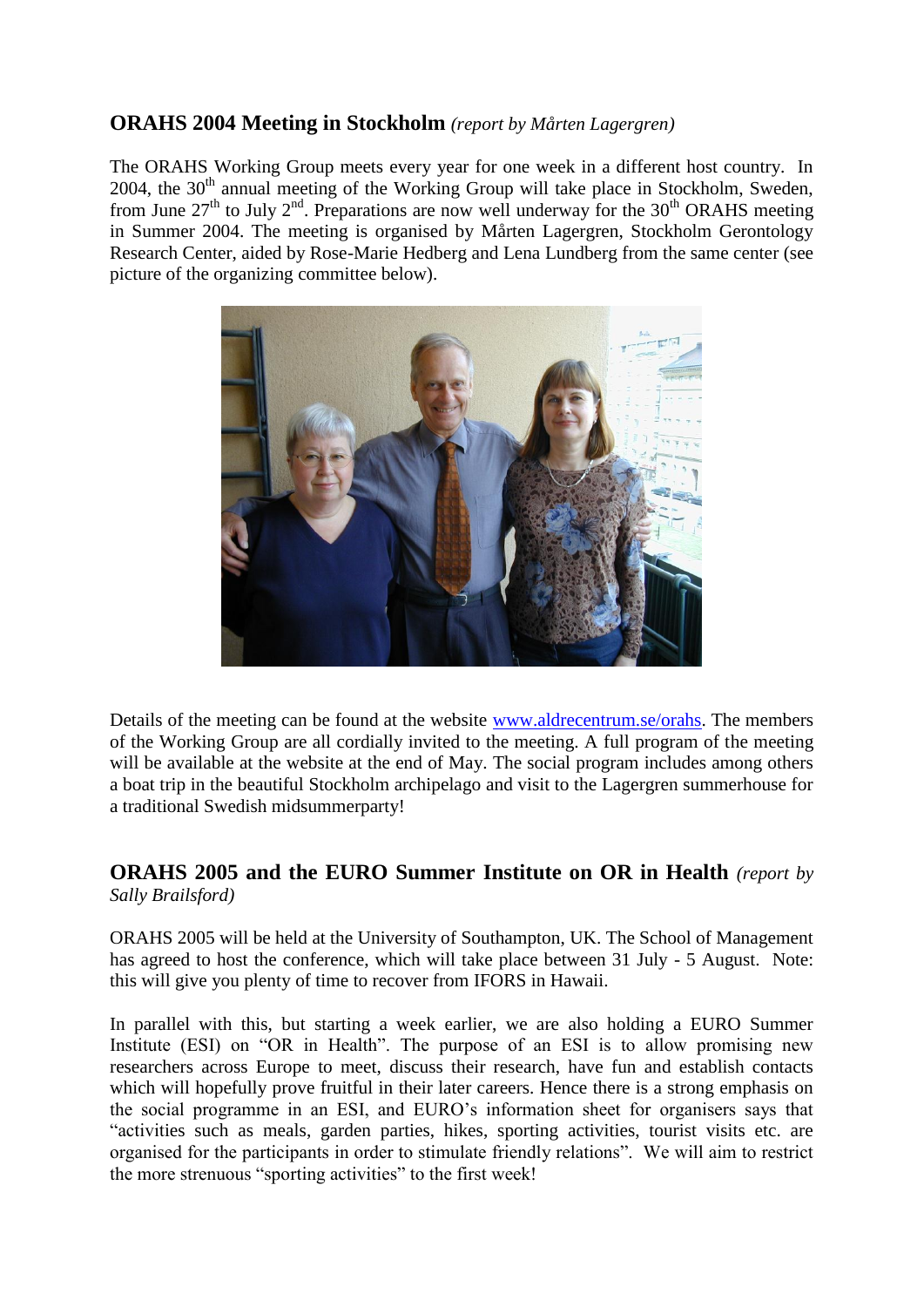EURO pays for the accommodation and registration costs for the participants. This covers guest speakers' travel expenses. Each member country is allowed to send one participant, whose travel costs are paid for by the national OR Society of that country. If more than one person in any country applies, the candidates have to submit a paper to their national OR Society, which then selects the best. Typically, there are 15-20 participants. An ESI has a Scientific Committee (see below) which also prepares a special issue of EJOR devoted to the Institute. Ed Kaplan from Yale has agreed to be the keynote speaker and will attend both weeks. We hope that several of the international speakers from ORAHS 2005 will attend during the first week to run tutorial sessions at the ESI. They will join the Programme Committee to form the Scientific Committee.

The ESI organising committee is Sally Brailsford, Paul Harper, Chris Potts (all University of Southampton) and Martin Pitt (University of Exeter), with additional help from Chris Sherlaw-Johnson and Martin Utley (both CORU, University of London). EURO requires that one organising committee member should have attended a previous ESI, and we are lucky that Chris Potts is on hand to fulfil this role! The Programme Committee consists of the above people, plus Ruth Davies (University of Warwick, UK), Jan Vissers (University of Eindhoven and Erasmus Medical Centre, The Netherlands), Marion Rauner (University of Vienna, Austria), Vanda de Angelis (University of Rome, Italy) and Michael Carter (University of Toronto, Canada).

Hopefully, we will all make lots of new friends and contacts and ORAHS will benefit by the introduction of a significant number of new members. I purposely do not say "young", although in practice most ESI participants are young, and are either current PhD students nearing completion, or recently graduated PhD"s. The ESI will be publicised in due course via EURO and the member countries" national OR Societies, but if you know anyone who may be eligible, now is the time to let them know.

## **EURO- info**

EURO has an extensive website with information on EURO conferences and EURO Working Groups. The new EURO vice-president 2 in charge of the Working Groups is Professor Chris Potts, Faculty of Mathematical Studies, University of Southampton, who is not only *ex officio* a member of our working group, but has become a regular attender of our meetings. For more information about EURO, see [www.euro-online.org](http://www.euro-online.org/)

A new version of the website has become available since December 2001. Working Groups can now update their own information, and annual reports of Working Groups can be printed from the site directly.

## **Web-site news** *(report by Sally Brailsford)*

The ORAHS website contains information about many of the previous meetings of the group, going back as far as 1975 when the first ever meeting was held (in Exeter, UK under the chairmanship of Duncan Boldy). It has been updated last year with additional details about several previous meetings - thanks to my PhD student Korina Katsaliaki for doing this, and to everyone who sent us information. If you have any information about the remaining meetings, please contact me (scb@soton.ac.uk). You can find the website at the following address: [http://www.soton.ac.uk/~orahsweb.](http://www.soton.ac.uk/~orahsweb) We welcome ideas and suggestions for the website.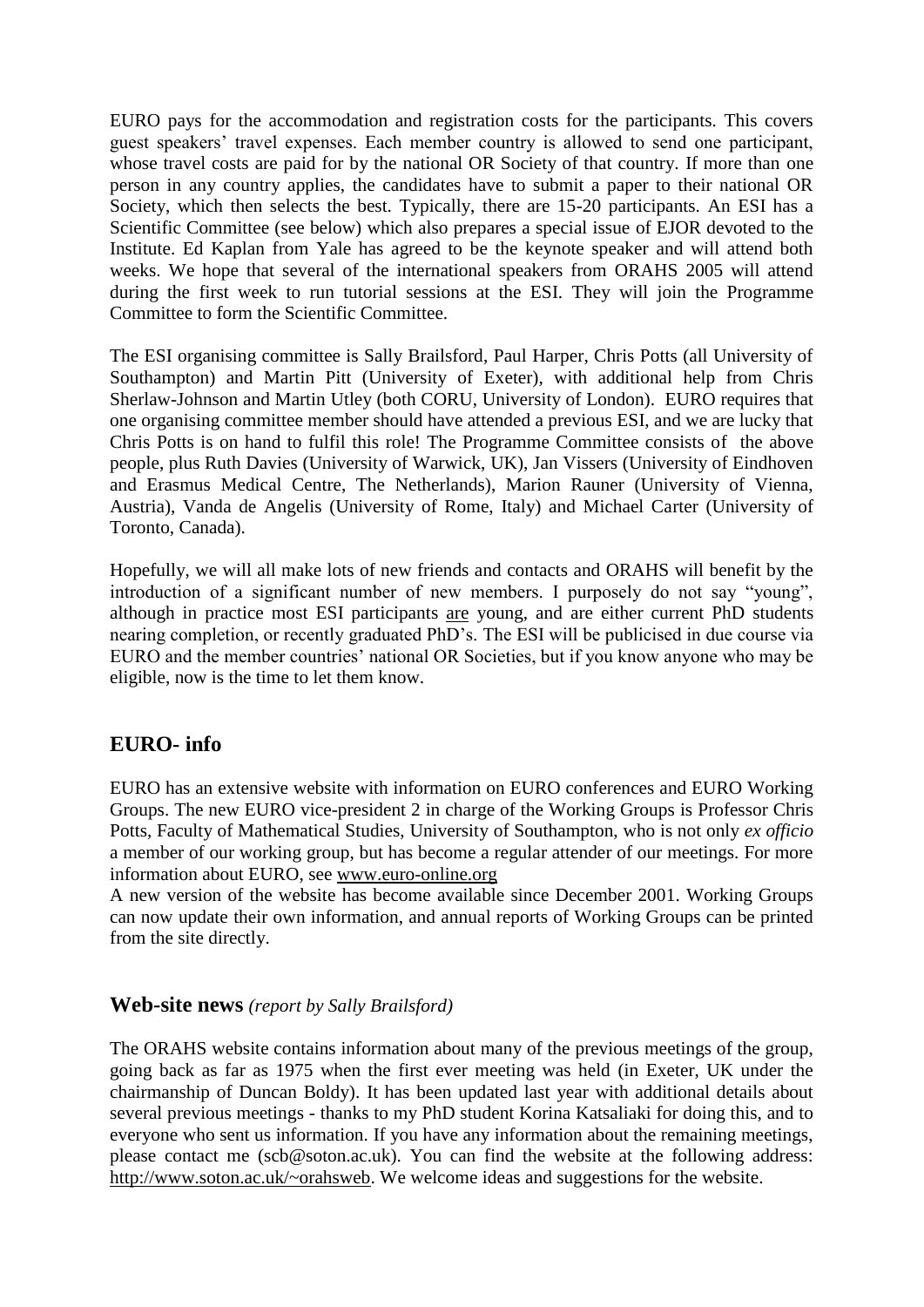## **Short communications**

#### *Proceedings ORAHS2003 meeting in Prague (report by Martin Dlouhy)*

The last meeting of the EURO Working Group "Operational Research Applied to Health Services" took place at the University of Economics in Prague. The statistics from the meeting tell that we heard 35 presentations. In total, 18 papers were submitted for the proceedings, 11 of them are now in a final version. If everything goes OK with the editing process, the proceedings will be published at the end of this year as a paperback at the University of Economics in Prague.

As you likely know, I am currently a visiting scholar at the University of California, Berkeley, and will be there till August. So I will miss the next ORAHS meeting, which will be held in Stockholm, Sweden. I use, therefore, this newsletter as an opportunity to say hello to all of you and hoping to meet you at the meeting in 2005.

#### *Health Care Modelling and Optimisation Stream at APMOD2004 (report by Elia El-Darzi)*

From June 20 till June 30 the Applied Mathematical Programming and Modelling Conference is held at the Brunel University in London, UK. Elia El-Darzi [\(eldarze@westminster.ac.uk\)](mailto:eldarze@westminster.ac.uk) is organizing a health care stream. It is expected that papers in this stream will be concerned with the application of management science in health care domains, covering topics such as patient flow, resource scheduling and planning and knowledge discovery. Papers presented in this stream will be considered for publication in a special issue on "Health Care Modelling and Optimisation" of the Computational Management Science Journal published by Springer. For conference details [\(http://www.apmod.org.uk\)](http://www.apmod.org.uk/).

## *Jan Vissers and Guus de Vries professors in health operations management (report by Jan Vissers)*

Jan Vissers and Guus de Vries have both been appointed since  $1<sup>st</sup>$  of February 2004 as professors in health operations management at Erasmus University Rotterdam (Erasmus Medical Centre/institute for Health Policy and Management). Jan"s appointment in Rotterdam is for two days a week, combining this academic position with his main job as senior management consultant at Prismant - an institute for health care management development in Utrecht. With this new academic position he will reduce his academic activities for Eindhoven University, though he will maintain his links with this university on ongoing projects in the field of health operations management. Guus de Vries - who is also member of ORAHS - is appointed for one day a week, combining it with his main jab as partner and management consultant at DamhuisElshoutVerschure – a management consultance organization in Den Bosch.

Health Operations Management is a new chair, installed at the institute for Health Policy and Management - an interdisciplinary institute that makes part of Erasmus Medical Centre, which includes the University Hospital and the Faculty of Medicine and Health Sciences. Jan and Guus have given recently a 7-week course on health operations management for the master programme of Health Care Management, covering different topics of patient flow logistics in health care. The book on Health Operations Management, which Jan is editing together with Roger Beech from Keele University, is used as textbook for this course. Research activities will concern topics as developing approaches for planning and managing the flow of patients in health and applying principles of supply chain management to chain care in health (for instance stroke services).